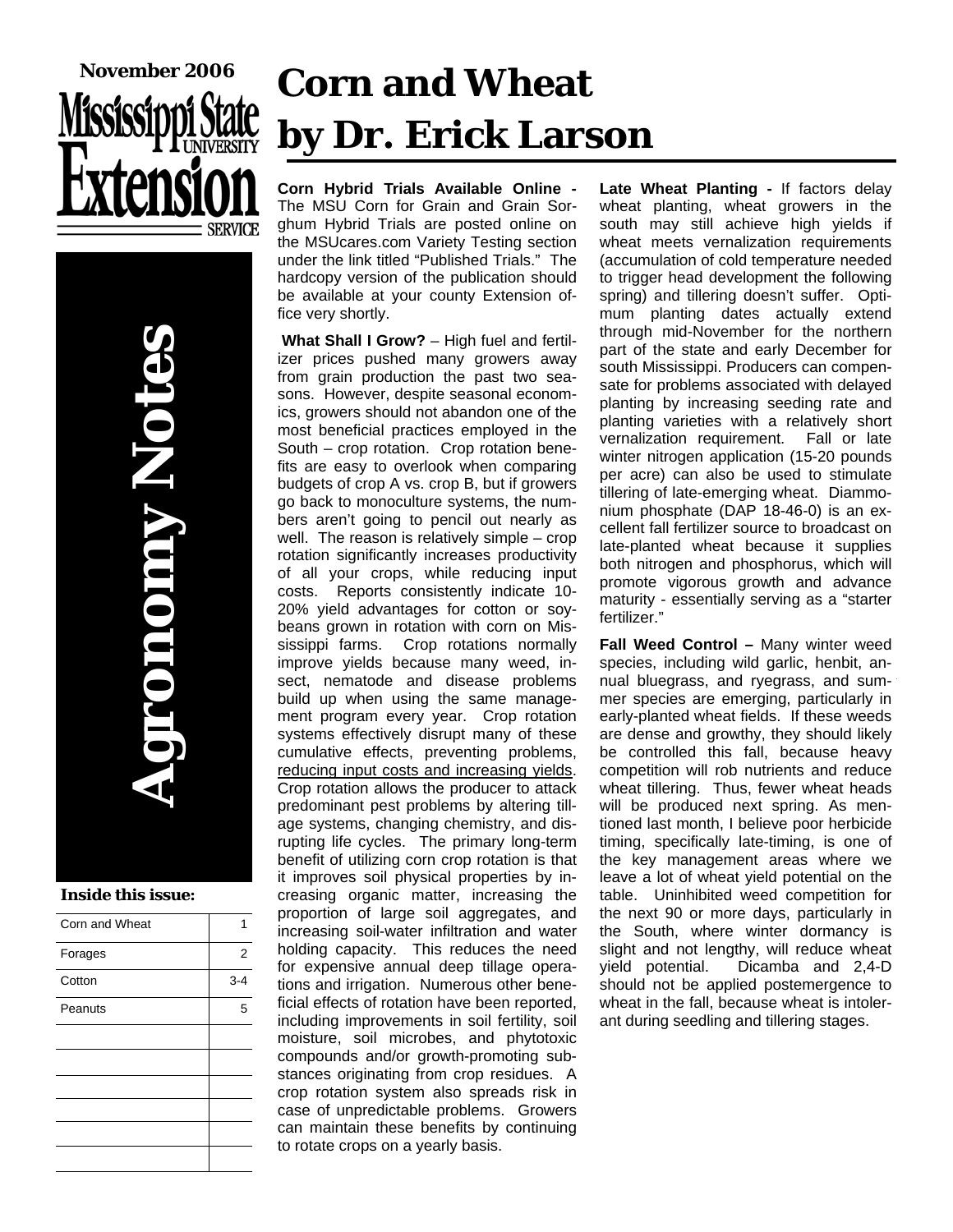## **Forages by Dr. David Lang**

### **Growing Clovers with Bermudagrass**

Persistence of clovers has been problematic in Mississippi over the past several decades. White clover has the potential to be a long-lived perennial. The best success in the southeastern U.S. has been achieved with smaller common or 'Dutch' types of white clover. Larger improved ladino types of white clover provide quick first year growth; however, they have not generally persisted more than 2-3 years. Studies conducted at Mississippi State University in the early 1990's by USDA scientists indicated that locally adapted ecotypes of small leafed white clover produced more seed and produced more viable stolons that persisted better than large leafed ladino types. Dr. Joe Bouton, an alumni of Mississippi State University, and distinguished professor at the University of Georgia (now director of research at the Noble Foundation in Oklahoma), used this concept to select and breed white clover that persisted well under grazing in bermudagrass and other summer grasses. One of these is now known and marketed as Durana white clover.

Bermudagrass is a highly competitive warm season perennial grass that requires large quantities of nitrogen (N) fertilizer for optimal growth. The high cost of nitrogen fertilizer has reduced the economical rate of nitrogen to less than 50 lbs N per acre per hay cutting or grazing period of 30-40 days. White clover has the potential to supply up to 200 lbs N/acre per growing season once it is established. Release of this N to the grass is not direct nor is it immediate, but occurs slowly over time as parts of its root system containing nodules slough off and decay. There will not be much N released the first year, but a steady slow release of N will occur over time with the potential to provide an adequate supply of N to bermudagrass. Since white clover is a cool season plant, most of its growth will occur from February to May and also from October to December. Bermudagrass growth will be slow early in the spring and peak in June, July and August. White clover is shade tolerant and will grow under a canopy of bermudagrass, but bermudagrass is sun loving and its growth will suffer under a cool season species, particularly annual ryegrass. Since white clover is low growing it does not interfere severely with early growth of bermudagrass.

During the fall of 2003,Durana white clover was drilled at 5 lbs/acre into bermudagrass varieties at Mississippi State University. Ammonium nitrate (34-0-0) at 200 lbs/acre (68 lbs N) was applied only once in the spring of 2004 but none was applied in 2005 and 2006. Yield of bermudagrass in 2004 was 7400 lbs/acre and white clover yield was 4700 lbs/ acre. Over 6 tons of forage were produced with only one application of N by adding white clover to bermudagrass. But will white clover persist in this system? During 2005, without any added N fertilizer, bermudagrass yield was 5800 lbs/acre and white clover yield was 4500 lbs/acre for a total of 5 tons/acre. Durana white clover has persisted into the fall of 2006 with nearly 100% stands following a very dry and hot summer (see photograph). Bermudagrass yield, during the drought year of 2006, without any added N fertilizer during a drought year was nearly 5000 lbs/acre and white clover yield was 2600 lbs/acre for a total of 3.5 tons per acre. Only the summer portion of total yield that was bermudagrass in June through September could reasonably be cut for hay. Forage quality of September cut bermudagrass has been over 12% protein. This is similar to bermudagrass hay cut at that time of year that was fertilized with nitrogen. Clearly, white clover has the potential to substitute for much of bermudagrass's nitrogen requirement. Yield will be less than bermudagrass fertilized with 200 lbs N/acre but the cost and risk involved is considerably less. Consider adding white clover to your bermudagrass fields, both those you hay and in pasture.



Durana white clover persisting well in Bermudagrass three years after planting. Photograph taken October 23, 2006. .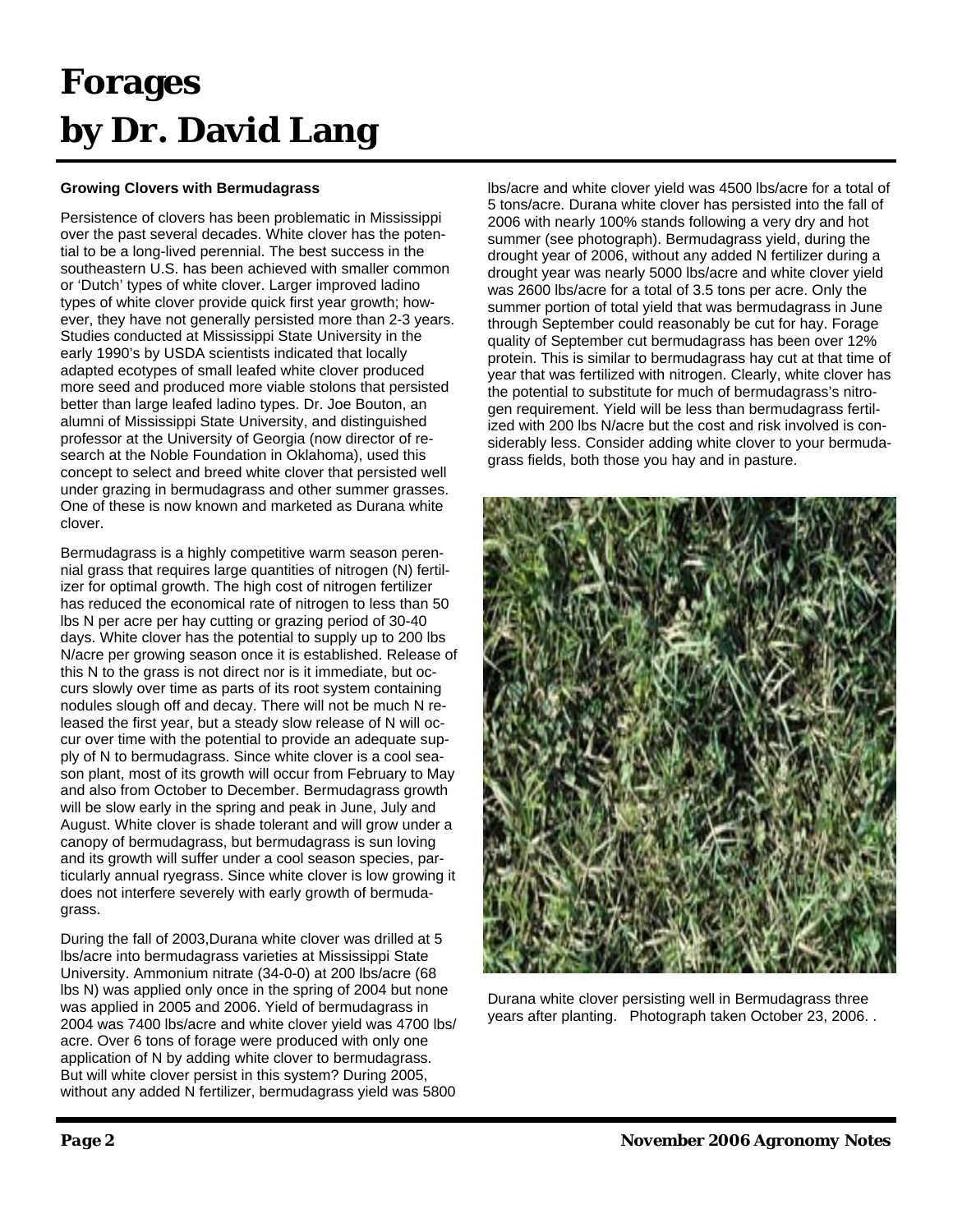## **Cotton by Dr. Tom Barber**

**Harvest Report -** Currently 90-95% of our cotton crop has been harvested, which is a very positive thing, considering the current rainfall patterns. Unfortunately, with the wet weather, there is some cotton left in the field; but with a little luck, it will be picked by Thanksgiving. In their last report the Mississippi Agricultural Statistics Service estimated the state cotton yield to be 833 lbs of lint per acre. This is up 40 lbs from the previous estimate of 793,and this sounds a little higher than expected. However, real good cotton can bring the state average up just as easily as real bad cotton can bring it down. Unfortunately, this year there was not much in-between, it was either real good, or real bad.

**Variety Selection** - The year is barely behind us, and already I've had a lot of calls about varieties. Picking the correct variety can be the most important decision you make as a cotton producer. This year, with the drought, variety selection made a big difference. In the county variety trials that were conducted across the state, there was approximately 200 to 300 lbs lint per acre difference from the top yielder to the bottom at each location. This is significant money that can be gained or lost in one decision. It is very important that you utilize all the variety trial information that is available to you through the Mississippi State University Extension Service, Industry Trials, and personal experience. There will also be decisions to make on technology. Choices of technology will include Roundup Ready, BollGard/Roundup Ready, Roundup Ready Flex, BollGard2/Roundup Ready Flex, and Roundup Ready or Roundup Ready Flex with WideStrike. Other alternatives will include the Liberty Link systems coupled with options of BollGard as well. It will be very easy to get confused and caught up in the technology. First, look at the yields and grades of the cotton from variety trial information and on farm experience. Then worry about the technology. Choose which technology will fit best in your operation, keeping in mind the different management options and yield potential. For the most part RR/BG stacked varieties have been the most popular for several years, and this will most likely be the case next season as well. They have yielded well and continue to be our standards. Roundup Ready Flex and BollGard2 Flex Varieties were planted on close to 10% of Mississippi Cotton Acres in 2006. This will likely increase to approximately 30% or more in 2007. After this season, we will have 2 years of Variety Trial data and one year of County Trial data on the Flex varieties. The verdict is still out at this point, but there are a few Flex varieties that appear to be yielding with our current standards.

**Cotton Short Course Reminder** - Don't forget about the Cotton Short Course. It will be held December  $5<sup>th</sup>$  and  $6<sup>th</sup>$ at the Bost Extension Conference Center in Starkville. This year's program will include up to date variety trial results, information on current cotton policy, cotton sustainability, new cotton systems, cotton/wheat rotations, insect and weed resistance as well as irrigation and marketing concepts. To obtain a registration form for the Cotton Short Course go to the following website http:// msucares.com/crops/cotton/short\_course.html or ask your local County Director or Area Agent.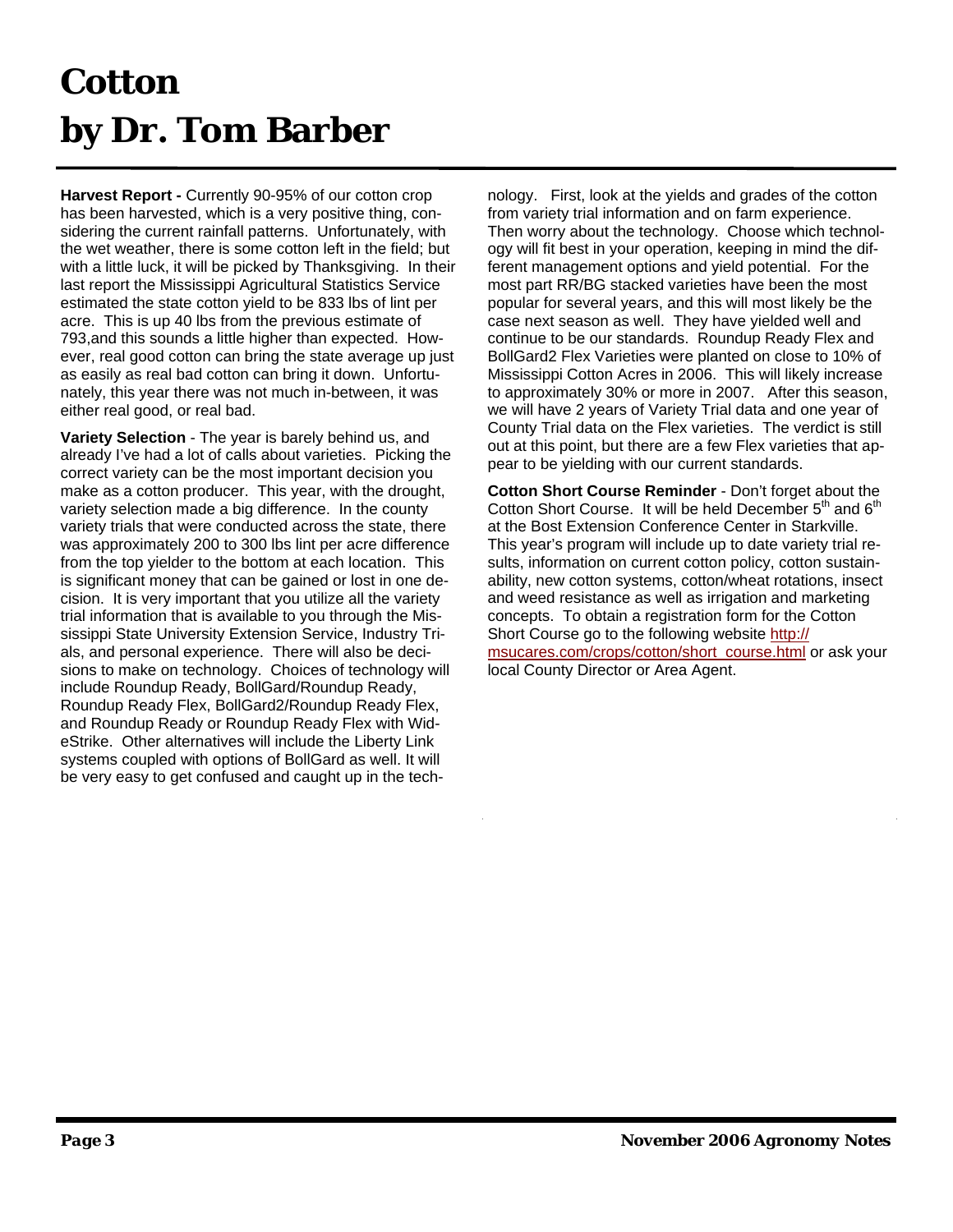### Register Now for the 23rd Annual Cotton Short Course

### **PRE-REGISTRATION FORM**



December 5-6, 2006 Mississippi State University Bost Extension Center

**Pre-registration and information are available online at: http://msucares.com/crops/cotton/short\_course.html** 

Please print or type

| Name                                                                                                                                                                                                                                 |                                                            |
|--------------------------------------------------------------------------------------------------------------------------------------------------------------------------------------------------------------------------------------|------------------------------------------------------------|
| <b>Institution or Firm in the control of the control of the control of the control of the control of the control of the control of the control of the control of the control of the control of the control of the control of the</b> |                                                            |
| Address and the contract of the contract of the contract of the contract of the contract of the contract of the contract of the contract of the contract of the contract of the contract of the contract of the contract of th       |                                                            |
|                                                                                                                                                                                                                                      |                                                            |
| Social/Dinner, December 5 at 6:00 p.m.                                                                                                                                                                                               |                                                            |
| Will attend the social/dinner on Tuesday (\$10.00 Fee).                                                                                                                                                                              | <b>Pre-registration \$80</b><br>On-site registration \$100 |
| Will not attend the social/dinner on Tuesday.                                                                                                                                                                                        |                                                            |

### **Pre-registration DEADLINE is November 24.**

**On-site registration begins at 8:30 a.m. on December 5.** 

Mail pre-registration form and payment to: Cotton Short Course, Attn: Tammy Scott, Box 9555, Mississippi State, MS 39762. Please make check payable to: **MSU-ES Cotton Short Course**.